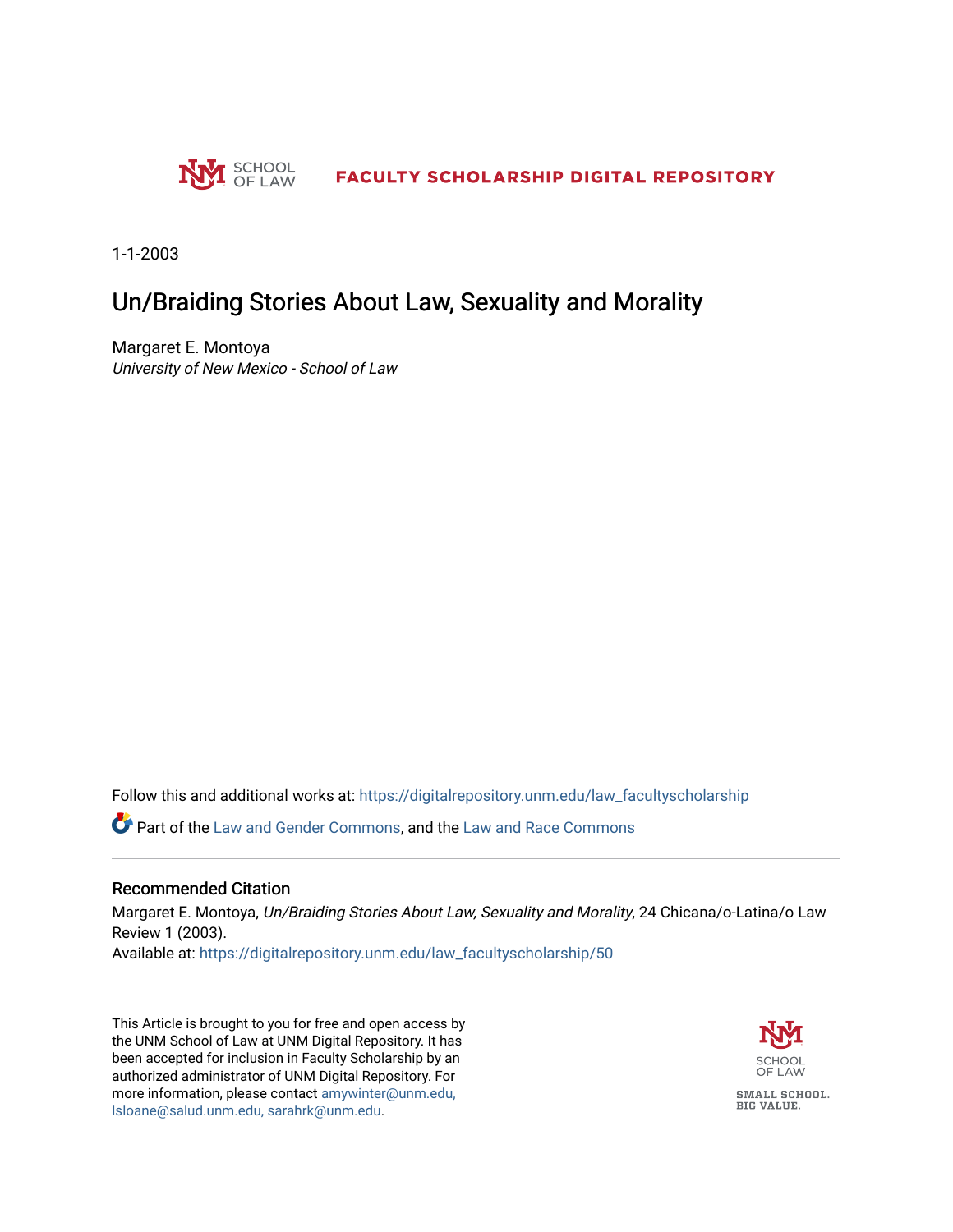# **SPEECH**

### **UN/BRAIDING STORIES ABOUT LAW, SEXUALITY AND MORALITY**

### *MARGARET MONTOYA\**

#### J. INTRODUCTION

In March 2002, I was honored to be invited to be a member of the Chicana Caucus Plenary at the annual meeting of the National Association of Chicana/Chicano Studies ("NACCS") held in Chicago, Illinois. The panel, entitled *"Destejiendo Pasiones:*  Speaking Desires," also included Alma López, the Los Angeles artist; Professor Aida Hurtado was invited but was unable to attend. The panelists were asked to talk about sexual identity and sexuality. The following is an essay based on the talk I presented.

This essay was inspired by the controversy that embroiled the exhibition of Alma Lopez' painting of *Nuestra Senora de Guadalupe,* in which she is shown wearing undergarments of roses and held up by an angel with prominent breasts. The exhibit at the Museum of International Folk Art in Santa Fe, New Mexico, was called "Cyber *Arte:* Tradition Meets Technology." It opened on February 25, 2001 and was curated by Tey Mariana Nunn, one of the few Chicana museum curators in the country, and included the artwork of four Chicana artists.

A vocal portion of the local Catholic community in Santa Fe called the painting "an abomination" and "a sacrilege."1 Virtually all of the protesters self-identified as Chicanos/as or as *hispanos/as*, the local term for ethnic/racial identity. Alma López was excoriated by the local Archbishop who claimed that the Virgin Mary was depicted as a "tart" and described her garment as a

<sup>\*</sup> Professor of Law, University of New Mexico School of Law. Special thanks to Pilar Gonzales for her assistance with research and editing.

<sup>1.</sup> *See* Anne Constable, *Catholics Protest Our Lady's Depiction of the Virgin Mary,* THE SANrE FE NEW MEXICAN, Mar. 24, 2001, at Al, *available at* http:/www. almalopez.net/news/010324sfnm.html (last visited on May 9, 2002).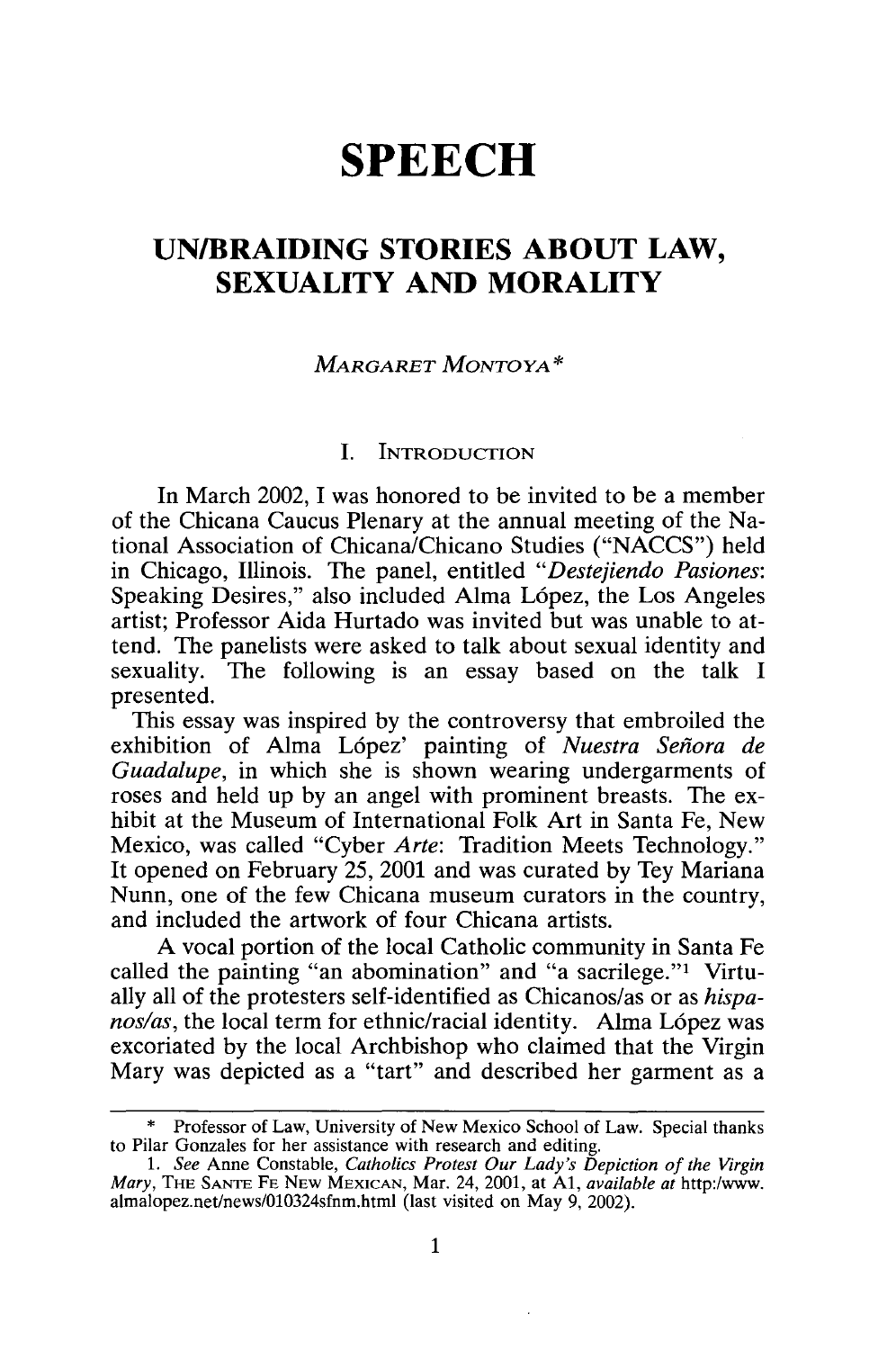

Alma Lopez, *Our Lady, Los Angeles Visual and Public Artist* 

"bikini."2 Backed by the Archbishop, the local people organized large protests against the decision to include Alma's painting in the exhibit, sought the resignation of the museum directors, asked for a public apology and initiated legal and political challenges to the exhibition. Eventually, several state legislators made statements threatening the funding of the museum.

<sup>2.</sup> *See Museum to consider withdrawing collage of midriff-baring Virgin Mary,*  THE DAYTONA BEACH NEWS-JOURNAL, April 5, 2001, available at http://www.alma lopez.net/news/010405dbnj.html.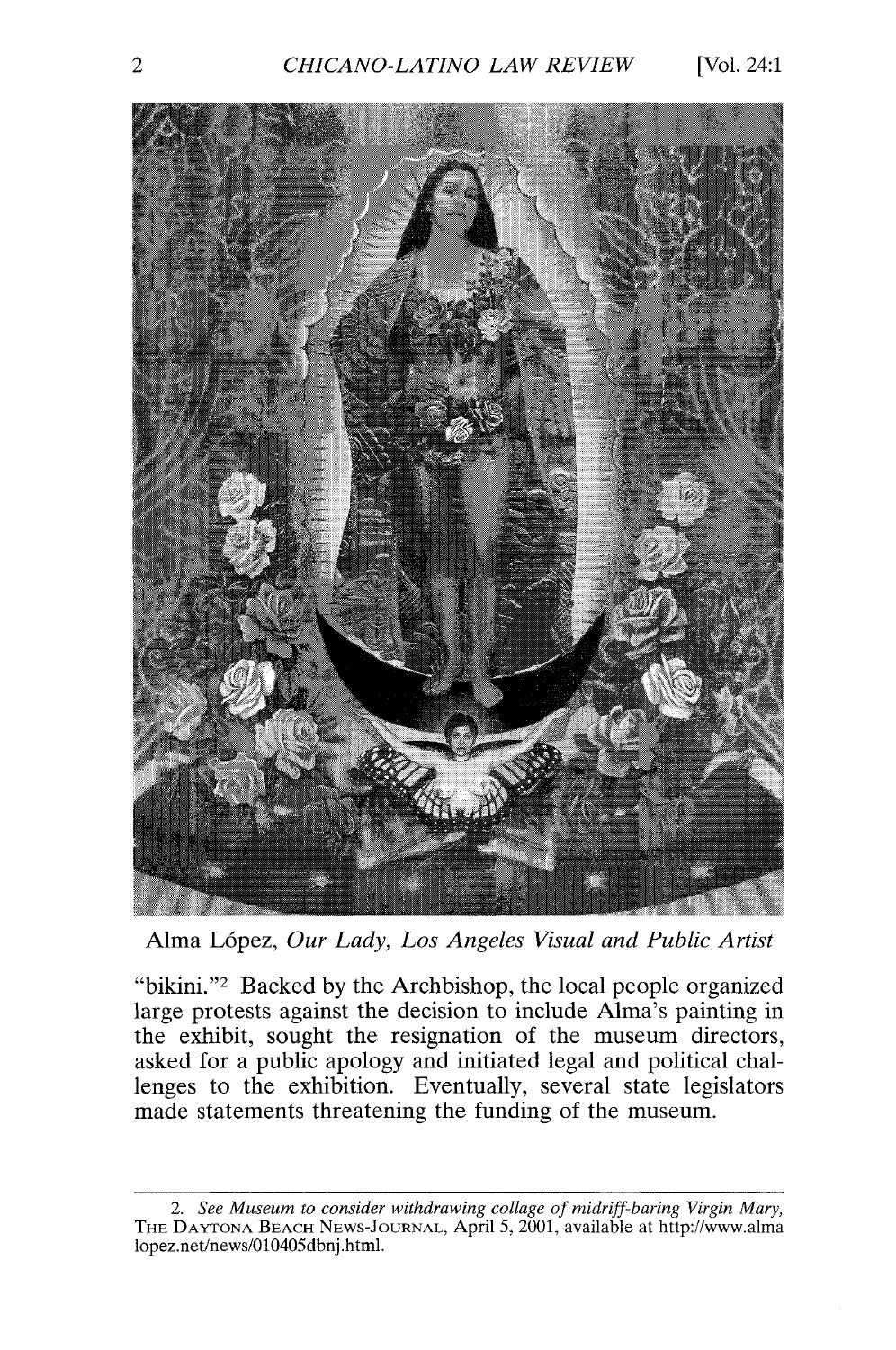Three named plaintiffs, all men, sued under the state Open Meetings Act demanding an injunction to force the museum to remove the exhibit.3 They alleged that "both the decision to display the exhibit by the curator and the decision not to remove the exhibit by the Sensitive Materials Committee were in violation of the [Act]."4 Specifically, the plaintiffs were alleging that the decisions were made without notice to the public and an opportunity to be heard. Judge James A. Hall of the First Judicial District Court in New Mexico concluded that the curator's decision is not a policy decision covered by the Open Meetings Act but the Sensitive Materials Committee is a "delegated authority" and therefore must comply with the Act.<sup>5</sup> However, the relief requested  $-$  the injunction  $-$  was not available under the Act and so the matter was dismissed.6

The first part of the essay examines sexual identity as an issue for political organizing within law schools. I describe the politicization that has occurred in law schools regarding the U.S. military's continued discrimination against gay, lesbian, bisexual and transgendered students, and the organized responses within law schools to these practices and policies (such as the responses to the so-called Solomon Amendments). I also use some stories from my law school and my classrooms to examine issues relating to sexual identity. The second part of the essay is a defense of Alma López and her art.

### II. *NuESTRAS H1sTORIAS TEJEN ExPERIENCIAS SEXUALES CON CREENCIAS SAGRADAS*

*Mil gracias por invitárme a participar en ésta conferencia y especialmente a participar en este intercambio entre Chicanas.* It's a significant honor for me to be here on this panel today. I regret that Aida has been unable to join us. I am delighted to be on this panel with Alma whose work has inspired many of us who have been her defenders.

It was difficult to decide what I would talk with you about, what the tone and the message should be. So I have decided to do two things today. I will begin in my academic voice to talk with you about the law and specifically how the entanglement of the law with the issue of sexual orientation is being experienced in law schools. It's an issue that has moved many students and some faculty to action and I thought it was important to talk

<sup>3.</sup> *See* Final Order, Trujillo et al. v. Museum of New Mexico et al., (D-0101- CV-200102307).

<sup>4.</sup> *Id.* at 2.

<sup>5.</sup> *Id.* at 3.

<sup>6.</sup> *Id.*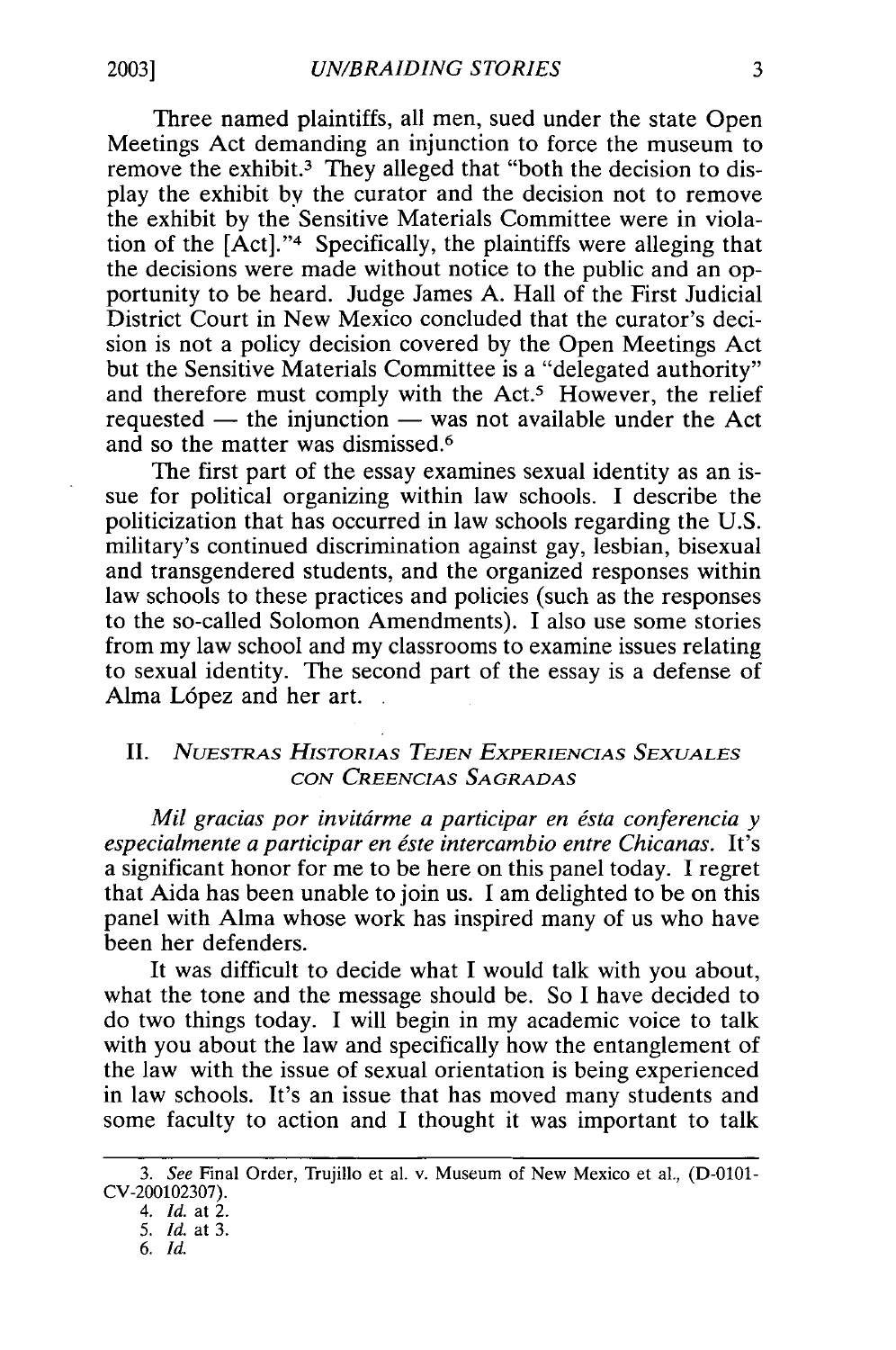about that. But much of my scholarship is about the way that power is distributed in the form of laws or rules or official mandates, and how the law is used by the dominant culture to maintain control over racialized populations in this society and specifically over Chicana/o communities. My work explores how the law functions, at times, to deform our individual and our collective identities, to restrain our autonomy and to subordinate us and conversely how the law operates, at times, to create mechanisms for liberation and autonomy. It's this duality, these contradictions that inform my scholarship. My work is focused on unmasking those effects of the law on our communities. The epistemology for my work is a bilingual, bicultural approach that is grounded in personal experience and framed by an understanding of theories of white supremacy and other theories about the disparities of power.

So I am going to begin by speaking as a law professor about gays in the military and the response of law schools to employment discrimination on the basis of sexual orientation. Then I am going to speak in a more personal voice about female sexuality from my perspective as a Chicana with strong ties to the Catholic Church.

Let me begin with a plug for LatCrit, which is the counterpart to NACCS within law schools. LatCrit, one of the offshoots of Critical Race Theory, has been sponsoring annual meetings for the past six years. Those of us who work within this academic community called LatCrit and who are producing race-based scholarship about the uses, misuses and abuses of law within the Chicana/o and other Latina/o communities acknowledge that we stand on the shoulders of Chicano and Chicana scholars. We know that NACCS history informs LatCrit history. We have been fortunate to have scholars associated with NACCS present at prior LatCrit meetings: such luminaries as Antonia Castañeda, Mary Romero, Tomás Almaguer, and Rudy Acuña.

I am circulating information about LatCrit and the [then] upcoming meeting in Portland to be held from May  $2 -$  May  $5$ , 2002. You can register for the conference until May 10th by visiting our website at www.latcrit.org. I think it's time we began planning a conference that would be jointly sponsored by NACCS & LatCrit.

I want to describe some of the activism that is going on within law schools on issues of sexual identity and then  $\overline{I}$  want to talk about what doing that work means for those of us who are straight and therefore come to this issue from a position of power and privilege.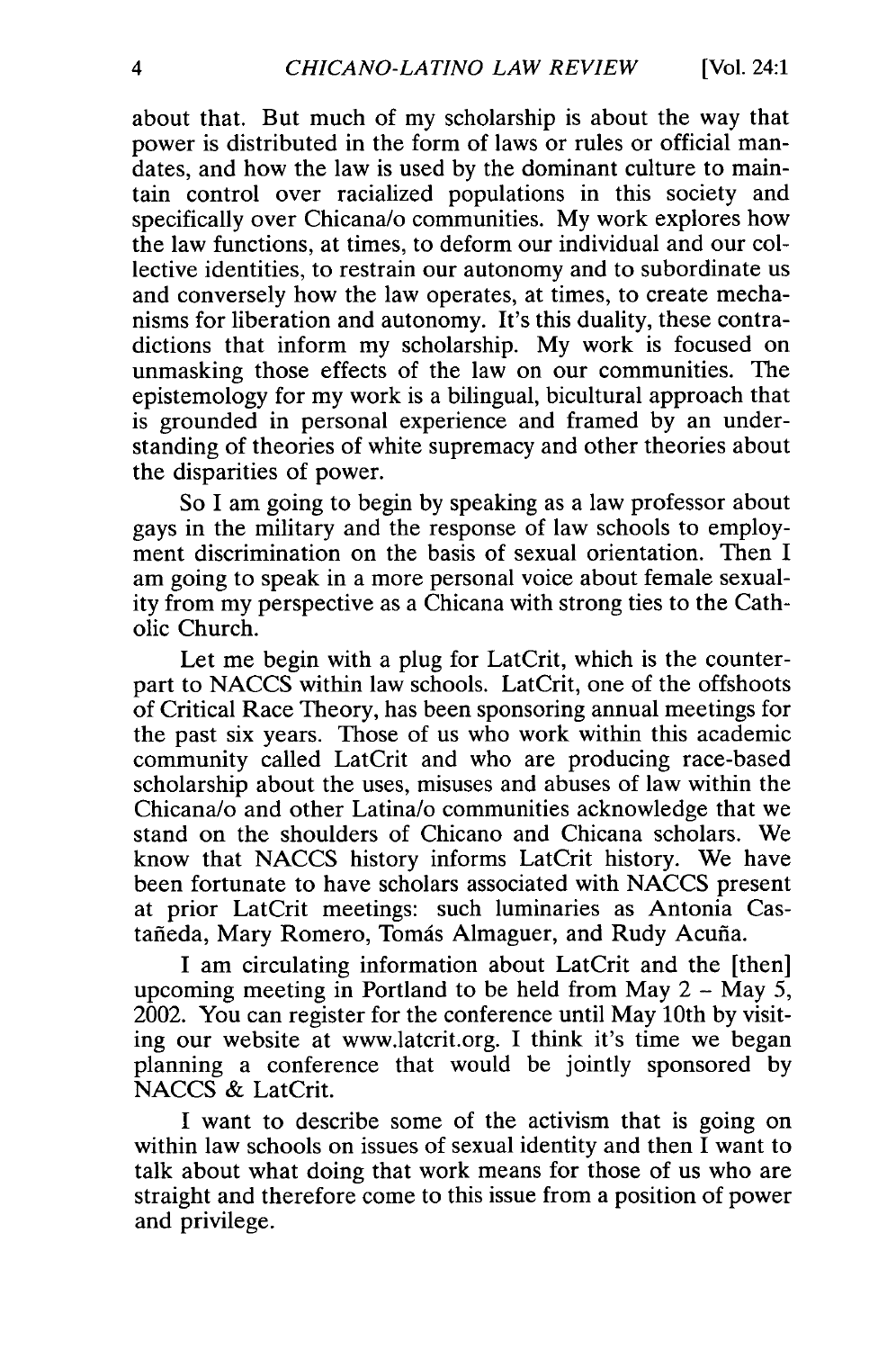Let me describe briefly how the issue of gays in the military has provided us a vehicle for politicizing the legal academy on issues of sexual orientation and gender identity. *Nuestro objectivo en estos esfuerzos que voy a describir siempre es en profundizar nuestra concientizaci6n.* 

I will touch very briefly on the rnilitary's "Don't Ask, Don't Tell" policy and the response of law schools to this form of discrimination by the military. Then I will tell a story about a successful intervention in the politicization of gendered spaces by a transgendered University of New Mexico law student.

Why should we care about the "Don't ask, don't tell policy?" Because it is the only law that *authorizes* an employer to fire someone for being gay, lesbian or bisexual.<sup>7</sup> I hope you will hear that I didn't mention transgendered persons  $-$  they have much greater difficulty getting into the military so they don't even have the chance of being thrown out. "Don't ask, don't tell" is the only law that punishes people for coming out. This policy means that GLB's can't talk about their sexuality to their friends, their families, their psychiatrist, their colleagues; they can't even tell their diaries. On the other hand all of us are asked about our sexual orientation everyday in a dozen ways: Are you married? Who are you dating? Whose picture is that on your desk? What are you doing this weekend? This policy requires that people lie, evade and dissemble. Under this regulation, three to four service members are fired every day for being gay. In 2000, there were 1,250 discharges under this policy — by Department of Defense figures. The Clinton administration's policy is only the most recent iteration of a regime of legal discrimination against sexual minorities.

In 1990, the American Association of Law Schools (AALS) amended its by-laws to prohibit discrimination on the basis of sexual orientation, and then further added that employers who discriminate cannot be allowed to use the facilities of law schools to recruit future employees. Law schools are professional schools and one thing we do well is provide employers with the chance to interview and hire law students. Most law schools quickly banned the military from recruiting on campus. Then Congress passed a series of laws (known as the Solomon Amendments) requiring law schools to allow the military to recruit or risk losing all federal funding, including financial aid funds. This continues to be the law. Because most law school faculties, in-

<sup>7.</sup> Materials and information distributed by Dixon Osborn, Executive Director of the Service Member's Legal Defense Network. This information on "Don't Ask Don't Tell" was presented at a panel organized by the Section on Gay and Lesbian Legal Issues of the Association of American Law Schools (Jan. 6, 2002) ( on file with author).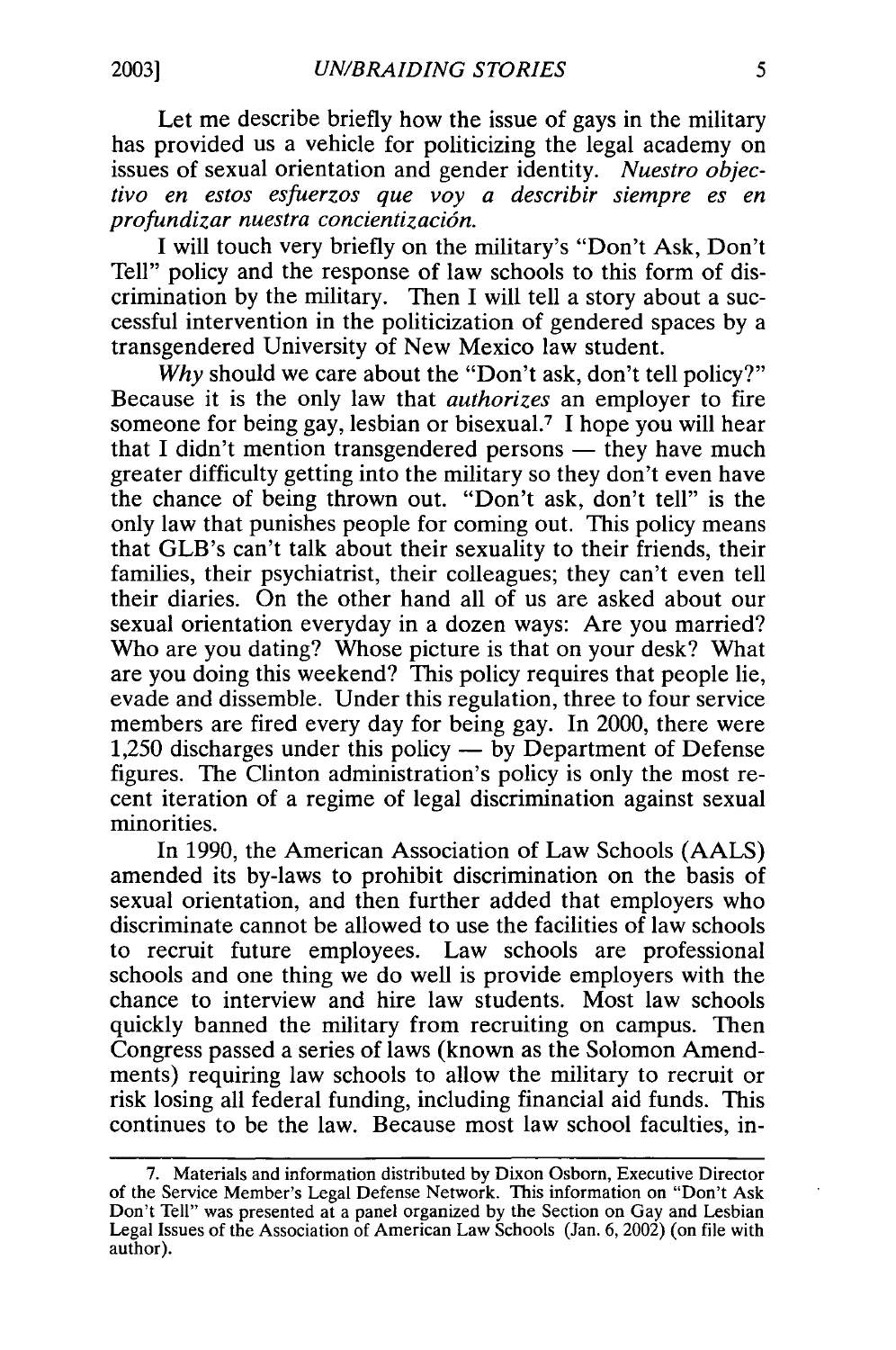eluding UNM's, have now capitulated and allowed the military on campus, the AALS now requires law schools to engage in what is known as "amelioration." Law schools that allow the military on campus are supposed to educate their constituencies  $-$  students, staff and employers  $-$  about discrimination on the basis of sexual orientation. This has meant that many schools now have regular programming and regular demonstrations with picket signs, teach-ins, and other interventions focused on this issue.

At my law school, the students have organized to have a strong presence each time the military comes to recruit. The law school is papered with statistics on "Don't Ask, Don't Tell"; we have had a teach-in in the fall; and the GLBT students sign-up for most of the interview slots in order to make their views known to the military recruiter.

The Society of American Law Schools ("SALT") under the leadership of Professor Francisco Valdes (Miami) prepared and distributed a pamphlet on amelioration to every law professor in the country. Why do I use my time with you to talk about this issue, especially when many of us don't want to encourage folks from going into the military, especially now when this administration is hell-bent on pursuing a war with an obscenely bloated budget and policies that damage everyone's civil rights and liberties? Discrimination must be attacked on many fronts and with many strategies. However, for those of us in the legal profession, the legal architecture of discrimination  $-$  the laws, regulations and official policies that *sanction* discrimination — must be a primary focus. Therefore, legal institutions such as the courts, Congress and law schools are an important battlefield in this struggle against overt subordination. So military recruitment in law  $schools$  has become a site of contestation  $-$  legal and ideological.

Let me tell you another story, a small-scale story about personal activism and courage. In 1999 a student transfixed the attention of the entire UNM law school on what she called "sex/ gender fascism." Every once in a long while, we teachers are blessed with a student who changes our lives, our thinking, *nuestra concientizaci6n.* For me, Kim Coco Iwamoto was one of those students. I hated to see her go when she graduated in 2000.

Coco is a transgender person who identified in the law school as female; she was also Japanese-American. One day a brochure appeared in all mailboxes. This is what s/he wrote:

Once upon a time ... the entire UNM Law School community was just one gender: "MALE." The lavatories re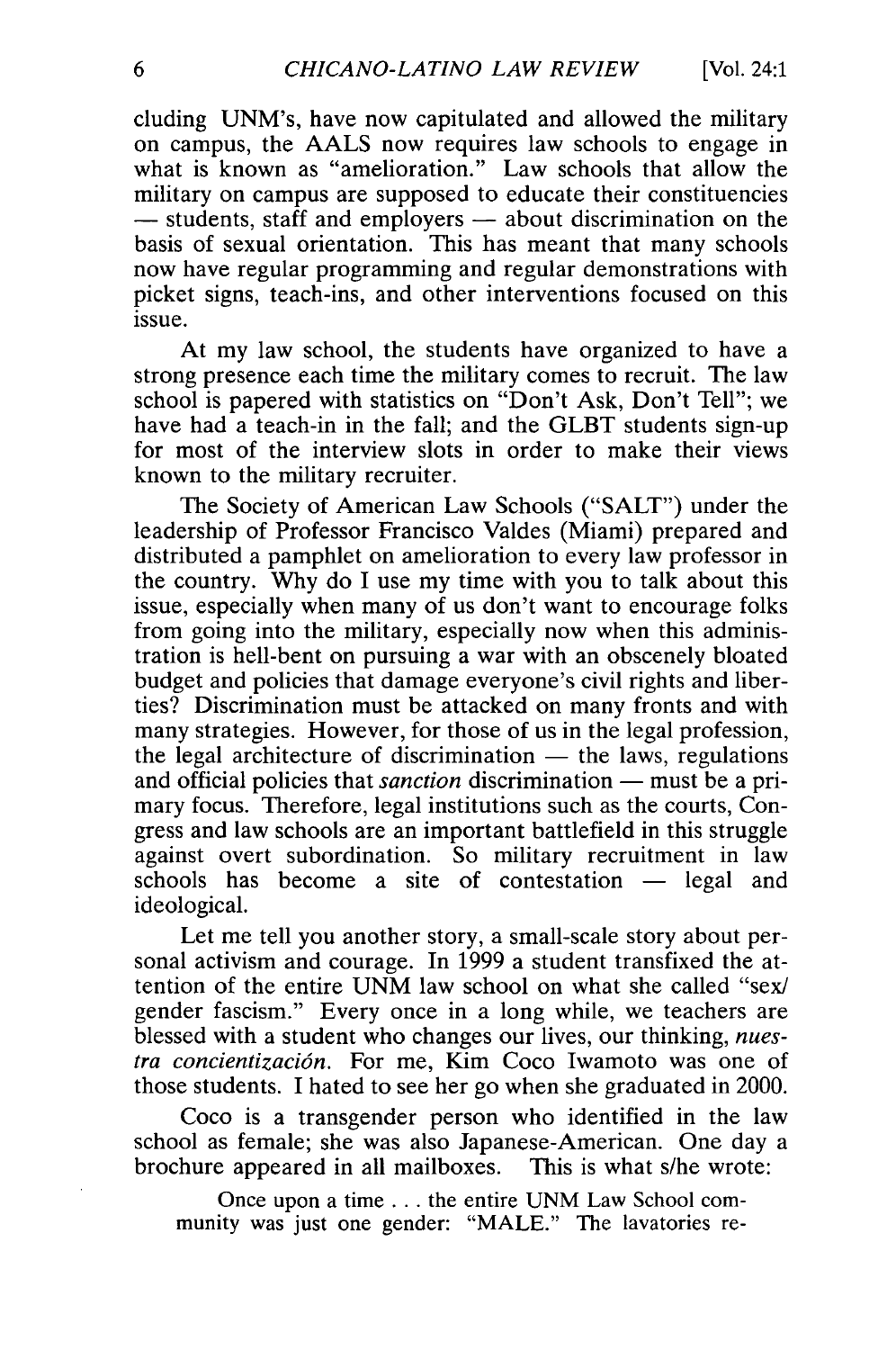flected the needs of the population at the time; they were all MEN'S rooms.

One day, a differently gendered student body arrived at the law school. In order to accommodate these new students, some of the MEN's restrooms underwent sex-changes and became WOMEN's restrooms.

Despite the success of these sex-changes, there were still other student bodies that did not fit into these lavatories; so the restrooms underwent further reconfiguration and were made wheel chair- accessible.

Since then, transgender bodies have arrived at the law school; these bodies do not always fit in to the MEN's room or the WOMEN's room. Because of our law school's commitment to diversity, yet another change must be made to accommodate the vast array of gendered and non-gendered bodies

Just like "MEN" and "WOMEN," differently-gendered and non-gendered people *do* go out in public and, *yes,* they may also find the need to use a lavatory. Public restrooms separating "MEN" and "WOMEN" automatically create a site of oppression for transgender person; the harassment of transgender people using a MEN's room or a WOMEN's room is still legally sanctioned. Therefore, we must expand our facilities to create a safe· space for people of ALL gendered experiences.<sup>8</sup>

Through her activism and her courage, Coco changed the law school  $-$  we now have one non-gendered restroom  $-$  one restroom that can be used by persons of any gender. By creating this option, Coco reconfigured the physical space of the law school but she also reconfigured the attitudes of those around her.

My purpose in sharing these stories with you about the particular struggles around sexual identity within law schools is to highlight the privilege and the challenge that I have experienced in being a straight person in alliance with GLBT's on the issue of sexual identity. I have much to thank Chicana lesbians and others in the Queer Theory movement for  $- I$  have a better understanding of my sexuality and of sexual desire as a result of Queer Theory. I have a better understanding of race and ethnicity as a result of Queer Theory. I am particularly indebted to Frank Valdes, Robert Westley, Elvia Arriola, David Cruz, Berta Hemandez-Truyol and others who are exploring the intersections among law, race/ethnicity, gender and sexual identities. My work has also benefited from the insights and the boldness of Gloria Anzaldúa, Cherríe Moraga, Deena Gonzales and other lesbians in Chicana Studies.

<sup>8.</sup> K1M Coco IKAMOTo, WHAT RESTROOM DO YOU usE? WHAT REST-ROOM DO I usE?, (undated) (on file with author).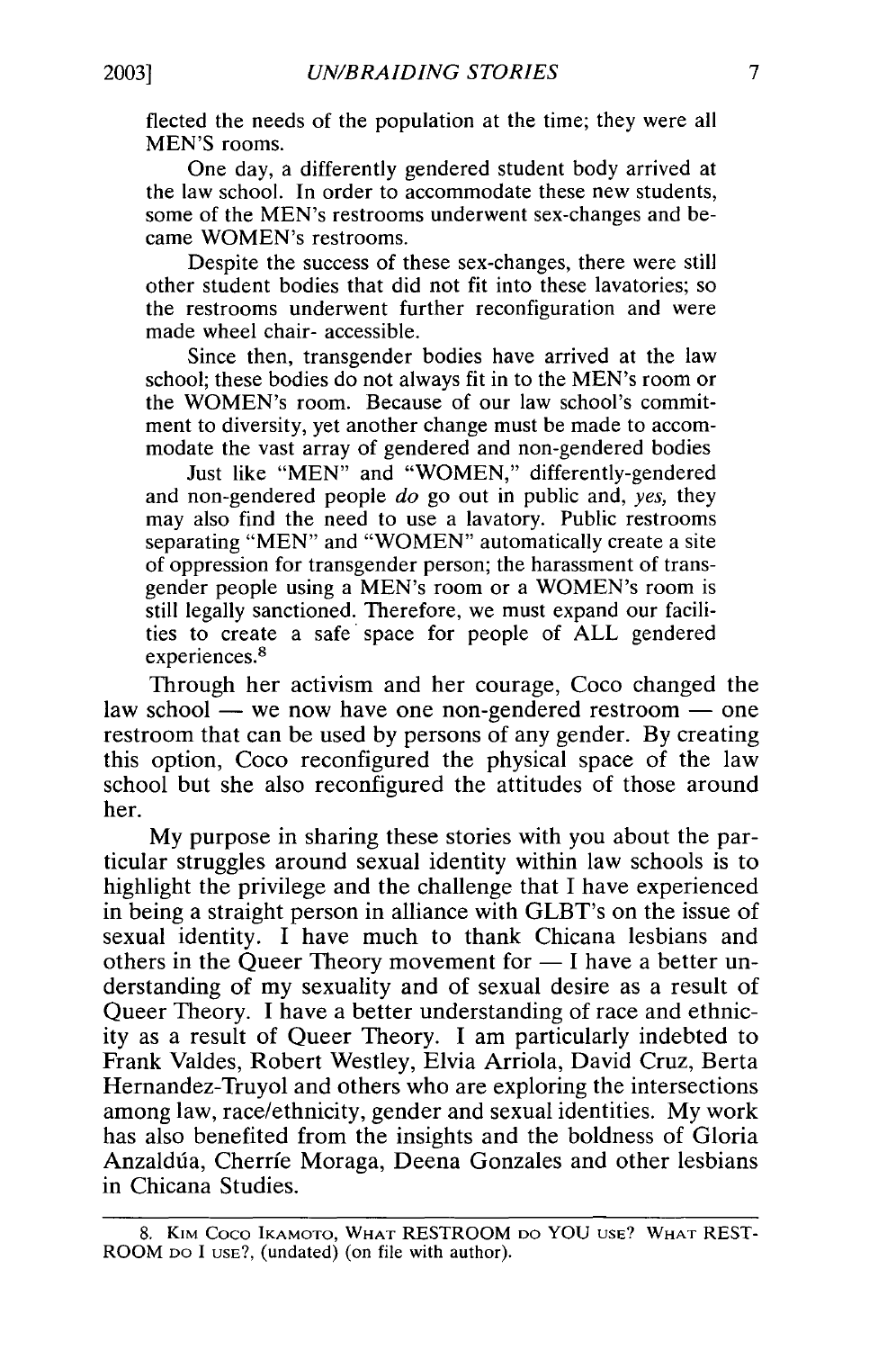When I was invited to participate on this panel, I was concerned that I might be displacing other voices. We - certainly in LatCrit and I will assume here too at NACCS - haven't spent enough time listening to the stories of GLBT's. Straight Chicanas have to be more self aware of when we are reproducing the behaviors that silence and marginalize and subordinate other women and men who have different desires. I think straight Chicanas need to be more strategic about when we claim heterosexuality and when we blur that distinction. For example, I have a different effect on students when I talk about my partner rather than referring to him as my husband. I also know that at times we can appropriate space and time in ways that disrupt conventional norms about gender and sexuality. We can use our classrooms as places where gender and sexual identities will be experienced in less exploitative ways. I was teaching a case last fall in employment law having to do with medical benefits for an HIV positive employee who had lost his health insurance. I asked the class whether this employee could have done anything differently so as not to disclose his condition. One student joked that the employee should have avoided Rock Hudson's parties. It was an off-the-cuff remark, but it got a laugh from some of the students. Next day I went back to class and asked the students to consider the use of humor, especially identity-based humor, in the workplace and how would they advise an employer to deal with the "Rock Hudson" remark in a jurisdiction that prohibits discrimination on the basis of sexual orientation. We had an interesting discussion about why humor is important and why "you people can't take a joke" is not satisfactory legal advice. The students were definitely uncomfortable during this exercise but I tried to use their discomfort to help them think about how they might talk about this issue with clients.

I have been talking about the strategies straight Chicanas can use in situations in which they/we derive power and privilege from our heterosexuality. Displacements of sexual minorities, misallocations and appropriations of time and space, claiming and disclaiming normative sexuality are all strategies for disrupting this power and privilege. Finally, voice and silence are two other important strategies and tactics. Deciding to speak truth to power and speaking truth to people can be an indispensable technique for allying ourselves with GLBT's; often, however, the best thing we can do is be quiet. Using silence strategically is an under-utilized form of expression. Despite considerable work on "silence and silencing," I must admit that I haven't conquered the impulse to make noise rather than to be silent. [HOLD SILENCE.]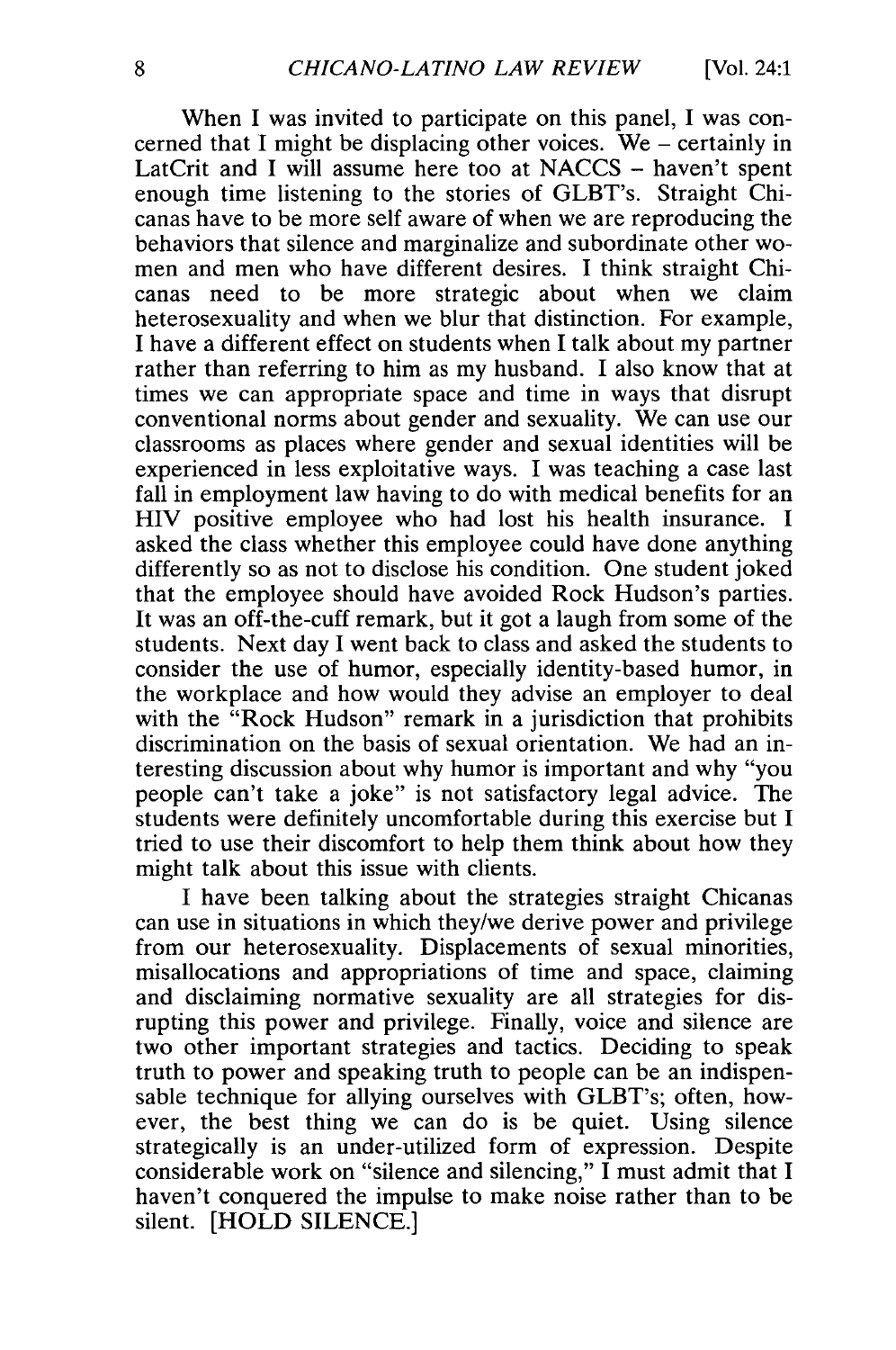Finally, I want to spend just a few moments going where Alma Lopez has gone. I want to use images of Lady of Guadalupe to think critically about what's moral or immoral and what's good or evil.

Alma's courageous art has caused an impassioned but truncated debate among Catholics in New Mexico and, more importantly, her work has sparked important conversations within our *familias, entre nuestras t[as* y *sus comadres.* Chicano Catholics in Santa Fe vilified Alma and Tey Mariana Nunn, the curator of the museum exhibit for including Alma's painting in an exhibition at the Museum of International Folk Art in Santa Fe, New Mexico. Some members of the Chicana/o community claimed that those of us Chicanas who are educated and those of us who defend Alma's art have broken our ties with the community. They assert that we don't speak for the Chicana/o community. I think we need to confront this charge.

The debate becomes one about ownership: whose icon is she and who can control how she is represented? Who can lay claim to *Nuestra Senora de Guadalupe?* The institutionalized church says we Chicanas can't have her, and we certainly can't have her if we dare envision her as fully woman. We must submit to the idea that she is not anatomically correct; she has no breasts, no nipples, no pubic hair, no vagina, and no erogenous zones. Under that *tunico* she wears, some would have us believe that she has the body of a Raggedy Ann.

Alma's work insists upon a spirituality that is animated by transgression. Her work makes us come to terms with different forms of repression. Here is the representation of a *Guadalupana,* who having emerged out of colonialism, offers us a clear choice: she has been and is, for the patriarchal, colonizing Church, a figure of docile and silent submission. Or she can be, for us, a survivor, a woman of experience who understands and values autonomy, agency and desire because these values are hard-won. Alma's art is an act of resistance, an envisioning of an icon consistent with Alma's life experiences. We too must resist the Church's attempt to re-colonize this iconic figure.

I have learned important lessons through sexuality, lessons about good and evil, about passion and compassion, about humanity and divinity, about the secular and the sacred. My most important moral dilemmas often centered on my sexuality.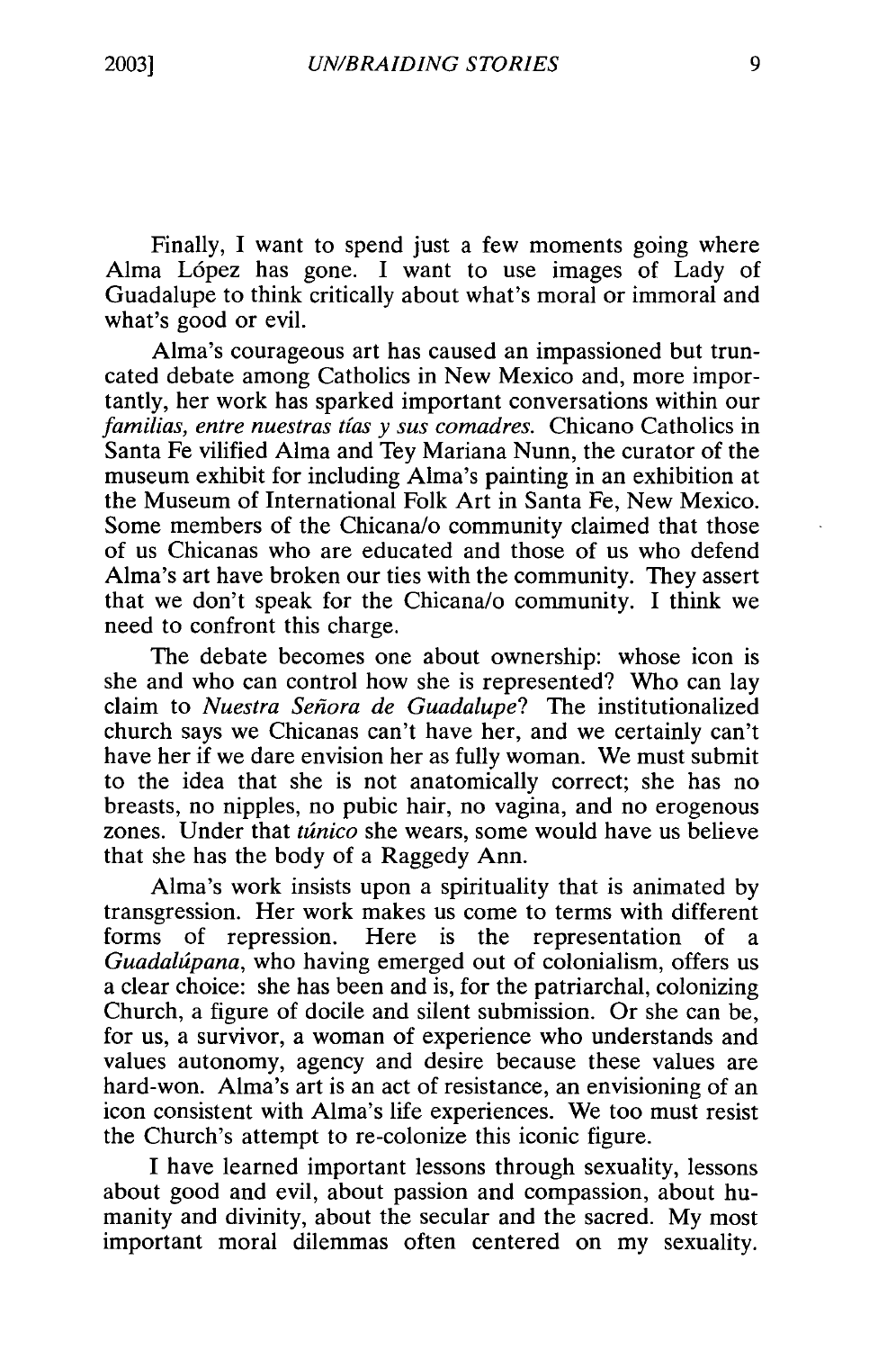Many of us have had to learn painstaking lessons about loyalty, secrets, boundaries, health and sickness, fertility, life and death through our sexuality and desire. Many of us have faced sexual assault or sexual abuse, unwanted pregnancies, abortions, miscarriages, sexually transmitted diseases, sexual harassment and every form of dysfunctional relationship, whether hetero- or same sex. Those of us who are older admit to a wisdom that has been won, to a significant extent, through sexual experience. My self-esteem, always fragile, has been paid for by hard lessons of the heart and of the soul and of the body.

Alma's representation of a *Guadalupana* with a woman's body allows for a spirituality and a religiosity that integrates our sexuality with our morality. A mature sexuality is not one-dimensional, regardless of our orientation. Our lives are not a continuum from child *virgens* to chaste mothers to de-sexed *abuelas.*  For me, Alma's art confronts and challenges this myth maintained by the organized Church.

Theorizing a coherent code of mature and moral sexuality is an urgent concern for us as Chicanas. Many, if not most of us, have been raised in families with ties to Catholic beliefs, especially those teachings about what it means to be a good girl and a good woman. From my experience the educational and professional success of Chicanas, whether straight or queer, depends on coming to terms with our sexuality. Many Chicanas decide to leave school all along the pipeline from middle school to doctoral programs because we as a community have failed to deal in a mature way with sexuality. Chicanas are left to their own devices to deal with unplanned pregnancies, abortions, contraception, STD's, and for our lesbian sisters all of the pitfalls of coming out to families and friends. How many qf us who are now professors haven't listened to the stories and wiped the tears of our Chicana students whose graduate studies are complicated or interrupted or disrupted because of issues around sexuality. Mostly we all deal with these issues with heavy silences and whispered solutions.

We must break this silence. We should initiate an ad campaign that identifies those of us who have had abortions, those of us who have survived sexual abuse or sexual assaults, those of us who love other women. This ad campaign should emphasize that our responses to sexuality are moral ones. Good and moral women have abortions, good and moral women experience and sometimes overcome sexual exploitation, good and moral women use contraception, good and moral women enjoy sex with other women. In the past, we have surrendered this debate about good